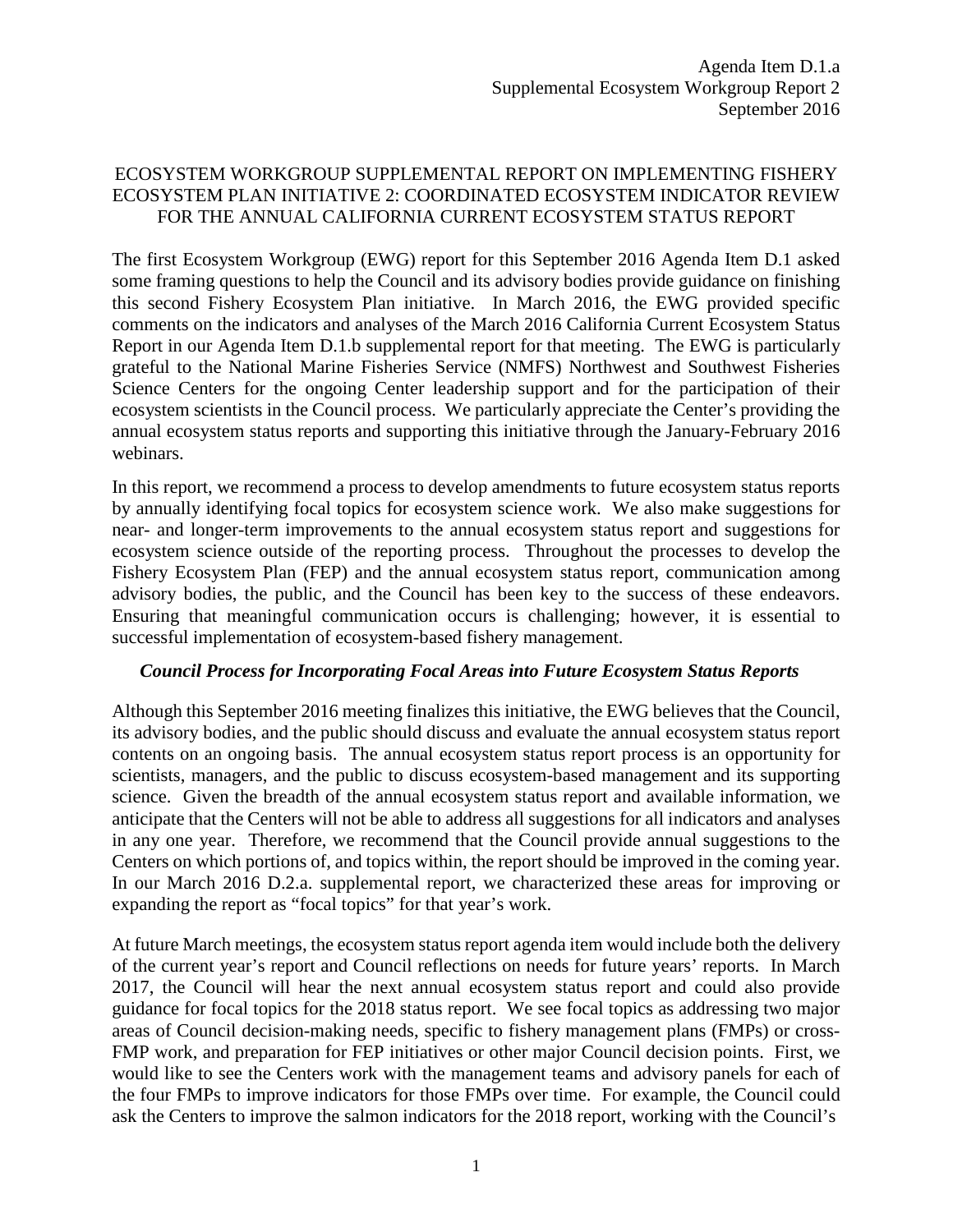salmon-focused advisory bodies, and then work on another FMP group in the following year. Or, the Council could ask for an analysis of the cumulative bycatch of FMP species in fisheries managed under other FMPs. We suggest that the Council and Centers begin with either salmon or coastal pelagic species because those species groups have faster response times to environmental change. The EWG notes that we have heard from Center scientists that the Centers anticipate developing a publicly-accessible website to provide real-time results from their Integrated Ecosystem Assessment (IEA) work. If the Council works through each of the FMPs as focal areas, that will help the Centers fine-tune FMP-specific ecosystem science queries for their website. Second, focal topics could be used to prepare the Council for upcoming FEP initiatives, or could be incorporated into major Council decision-making processes. For example, if the Council were interested in undertaking the FEP initiative on the effects of fisheries management on fishing communities, it might ask the Centers to expand the socio-economic section of the annual ecosystem status report in the year prior to beginning that initiative. Or, if the Council were interested in IEA analyses related to the five-year catch share and intersector allocation review, that review could be a focal topic for IEA work. In March 2016, we provided a list of upcoming major Council decision points that we thought might inform a focal area for ecosystem science work. In March 2017 and subsequent years, we would expect to review potential focal areas and provide advice to the Council and its advisory bodies on which focal areas might be ripe for consideration for the oncoming year. To that end, the EWG notes that we continue to be an ad hoc committee, and that the Council might wish to consider whether we could better support the Council process as a standing committee.

Related to the Council's ecosystem issues process, we note that in providing direction on this initiative, the Council asked for a Management Strategy Evaluation (MSE) on the effects of climate on sablefish recruitment and coastwide sablefish stock status. We understand that the Centers initially reported on this work to the Scientific and Statistical Committee's Ecosystem Subcommittee at this meeting and plan future reports of the more-finished products to the Council and its advisory bodies early next year. The Centers' draft Western Regional Action Plan to implement the NMFS National Climate Science Strategy indicates that the Centers are working on climate-related MSEs for sablefish, Pacific whiting, and albacore. Going forward, we recommend that the Council work with the Centers to identify candidate MSE species or species complexes in a more systematic fashion. MSE candidate species could be discussed and identified at March or September Council meetings, where the Council tends to discuss ecosystem agenda items.

# *Questions and Suggestions for Future Ecosystem Status Reports and Analyses*

We refer the Science Centers back to all of the advisory body reports from that March 2016 agenda item, including ours, for specific requests and directions on ecosystem status report contents. We also appreciate the reports submitted for this meeting by the Highly Migratory Species Management Team and the Salmon Advisory Subpanel, and look forward to seeing September 2016 comments from other Council advisory bodies and the public.

For this meeting, we discussed the overall structure of the ecosystem status report so that we could provide broad recommendations on future report directions and specific recommendations on the future annual ecosystem reporting process. The EWG supports continuing the foundational threepart structure of the report, which provides information on the physical environment (climate and oceanographic indicators,) the biological environment (focal components of ecological integrity,) and the socio-economic environment (human dimensions and human well-being). We note that this structure is useful to the Council's ongoing efforts to support the goals and objectives of the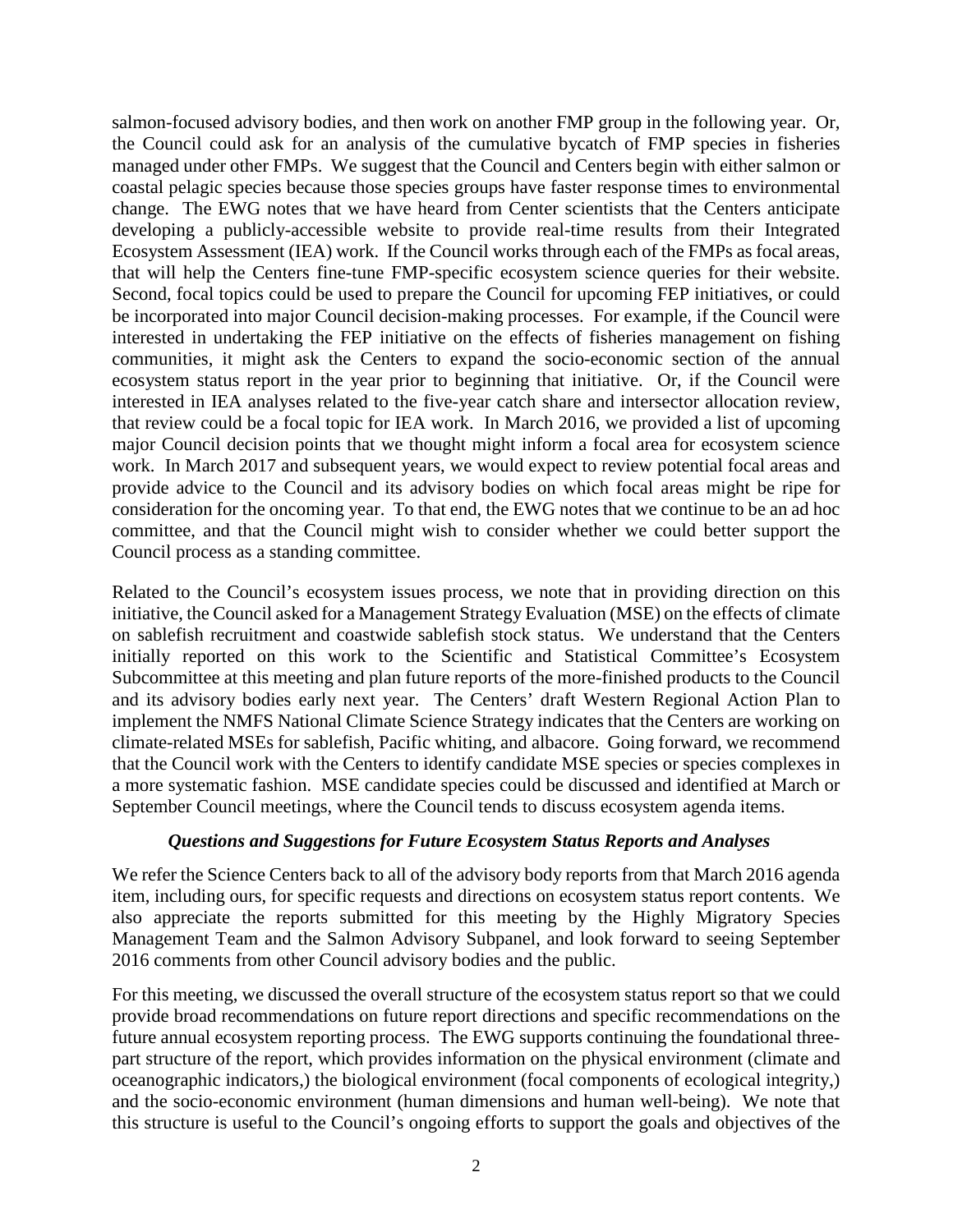FEP and FMPs, and to meeting the analytical requirements of the National Environmental Policy Act and other applicable laws.

The EWG has a suite of broad questions for IEA scientists and the Council for consideration in future reports. Not all of our questions will be answerable with new or different indicators in the annual ecosystem status report. Some of our questions may need to be addressed through longerterm analyses and more detailed modeling exercises, and may support future FEP initiatives. Bearing in mind the Council's analytical needs under the laws that guide its actions, we suggest that the Centers consider the following issues:

### *Physical Environment*:

- In the 2016 presentation of the ecosystem status report, the Centers noted that some effects of upwelling can be positive for California Current Ecosystem species, while other effects may be negative. We suggest that the Centers add more specific information to the annual report on the potential effects of upwelling on the biological environment.
- The 2016 report discussed the potential effects of the Warm Blob on the ecosystem. What are some useful physical environment metrics that will help us better assess the effects of major oceanographic phenomena and weather events on fisheries? This question might be better addressed in the socio-economic section of the report. For example, if the Centers examine extreme weather frequency and severity in the physical environment section, the socio-economic section of the report might look at the effects of extreme weather events on fisheries safety and coastal communities' economies.
- We appreciated the addition of the snowpack equivalent indicator in 2016. Do the Centers and the salmon advisory bodies see snowpack as an ongoing useful physical environment indicator? Are there other physical indicators that might be useful to freshwater questions in support of salmon management, such as river flow, river temperature, or air temperature? The Salmon Advisory Subpanel and Salmon Technical Team will likely have more insightful suggestions on this topic.

# *Biological Environment*:

- For the different regions within the California Current Ecosystem, what are the trends in forage over time? We appreciate the report's discussion of regional forage availability, although we preferred the 2015 report's breakdown of forage by species over the 2016 report's distinction between "high energy" and "medium energy" taxa. Recognizing that other readers may prefer the energy distinctions, would it be possible to include both breakdowns in future reports? Are there links that could be made between forage species' availability and the abundance of higher trophic order species within particular geographic areas?
- We are interested in seeing some highly migratory species (HMS) information in the ecosystem status report. Since HMS harvest levels are set internationally, we suggest that HMS information in the ecosystem status report look beyond biomass, possibly at species' distribution in space and over time. The Centers might also consider information looking at predator-prey links between HMS and their preferred California Current Ecosystem prey, and/or information on their co-occurrence with protected species. We are also interested in the effects of temperature shifts on HMS habitat. The HMS Advisory Subpanel and HMS Management Team will likely have more insightful suggestions on this topic.